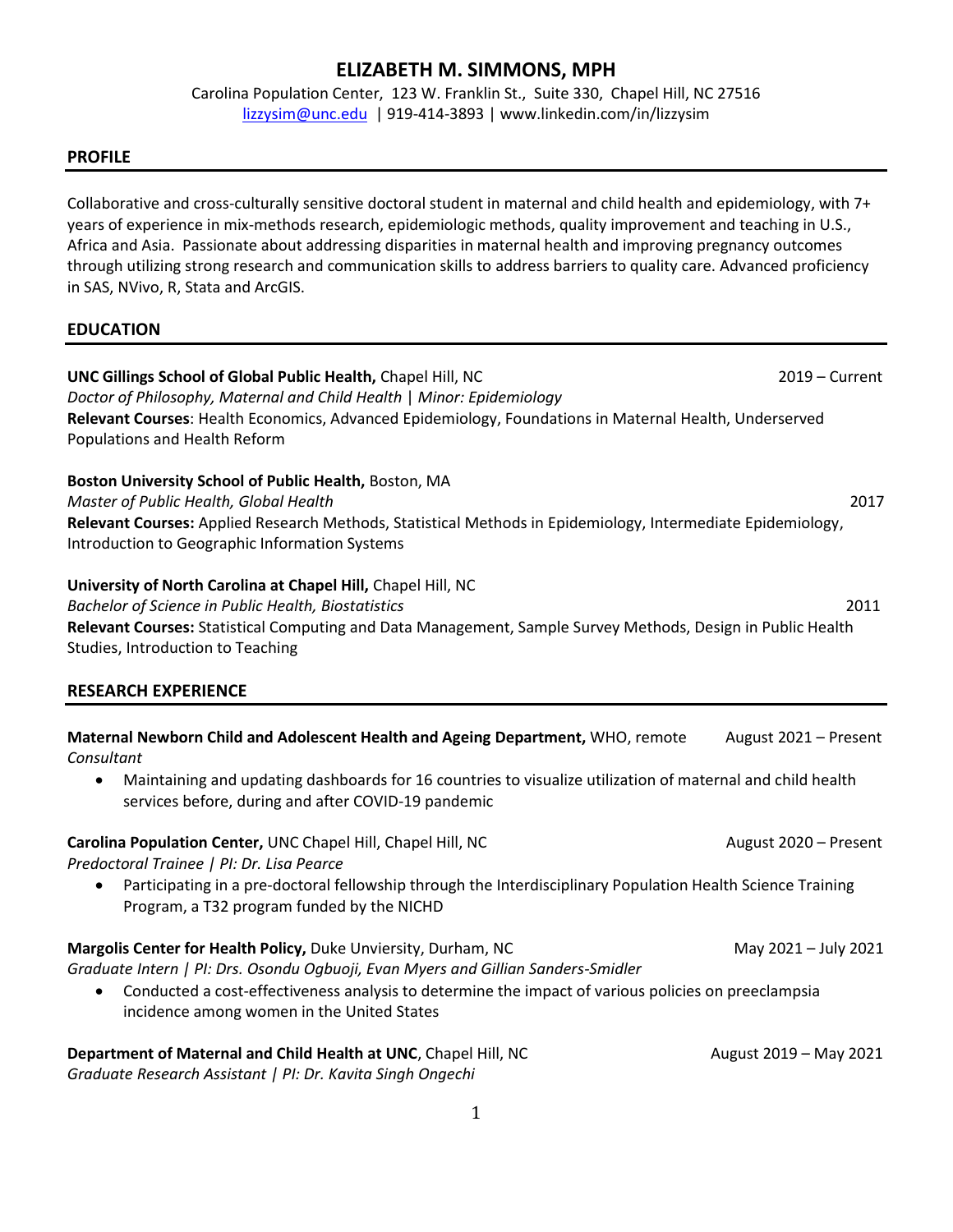- Adjusted electronic health facility data to provide better quality estimates of coverage of essential maternal and child health interventions at local levels to fill in knowledge gaps when household suvey data is not available.
- Used group trajectory modeling to group low and middle income countries by under-five and infant mortality to understand what on which factors it is most beneficial to intervene.

## **Department of Global Health at Boston University**, Boston, MA January 2017 – July 2019

*Research Fellow | PI: Dr. Patricia Hibberd*

- Provided analytical, technical, and field-based support to research projects of Department Chair, Dr. Patricia Hibberd.
- Collaborated on research design, grant writing, creation of research instruments, training and supervision of overseas research collaborators and preparation reports and manuscripts for Dr. Hibberd's research team.
- Conducted analysis using dataset of 40,000 Indian women on effect of travel distance on cesarean section rates in public and private facilities in India using ArcGIS and SAS.

#### **Department of Global Health at Boston University**, Boston, MA December 2015 – December 2016 *Graduate Research Assistant | PI: Drs. Lora Sabin, Lisa Messersmith and Nafisa Halim*

- Analyzed the determinants of gender-based violence (GBV) in a rural community in Tanzania and the effects of a combination of interventions on the prevalence of GBV in the community at baseline and endline.
- Wrote statistical programming in SAS, conducting qualitative analysis in NVivo.
- Managed, cleaned and analyzed dataset of >1 million observations looking at adherence to HIV medications in population of pregnant, HIV+ women in Uganda.

## **Lesotho-Boston Health Alliance**, Leribe, Lesotho **May 2016** – July 2016 – July 2016

*Quality Improvement Intern*

- Planned and implemented a root cause analysis to determine why women were having home births in the district of Leribe funded by the Ministry of Health and Social Welfare (MOHSW) in Lesotho. Worked with an international team of researchers, doctors, nurses and MOHSW workers. Analyzed quantitative and qualitative data in R and NVivo, respectively.
- Tailored research plan to work effectively in a low-resource setting.
- Created and presented a report summarizing findings and recommendations on future maternal health interventions to Lesotho MOHSW and BUSPH staff members.

## **UNC Chapel Hill Pelvic Pain Research Unit**, Chapel Hill, NC May 2011 – August 2011 – August 2011

*Research Assistant | PI: Dr. Denniz Zolnoun*

- Analyzed the comorbidity of orofacial pain and related clinical characteristics among women with vestibulodynia.
- Wrote statistical programming in SAS and conducted analysis on a large data set from a cohort of women with vestibulodynia.

## **UNC Gillings School of Global Public Health, Biostatistics Department**, Chapel Hill, NCJanuary 2010 – May 2011 *Research Assistant | PI: Dr. Michael Wu*

- Contributed to development and application of new statistical methods for complex genomics data.
- Applied state of the art statistical tools in R to identify metabolomics markers for pancreatic cancer and genetic markers for GvHD risk after bone marrow transplantation.

## **TEACHING EXPERIENCE**

**Boston University School of Public Health**, Boston, MA **August 2017** – May 2019 **August 2017** – May 2019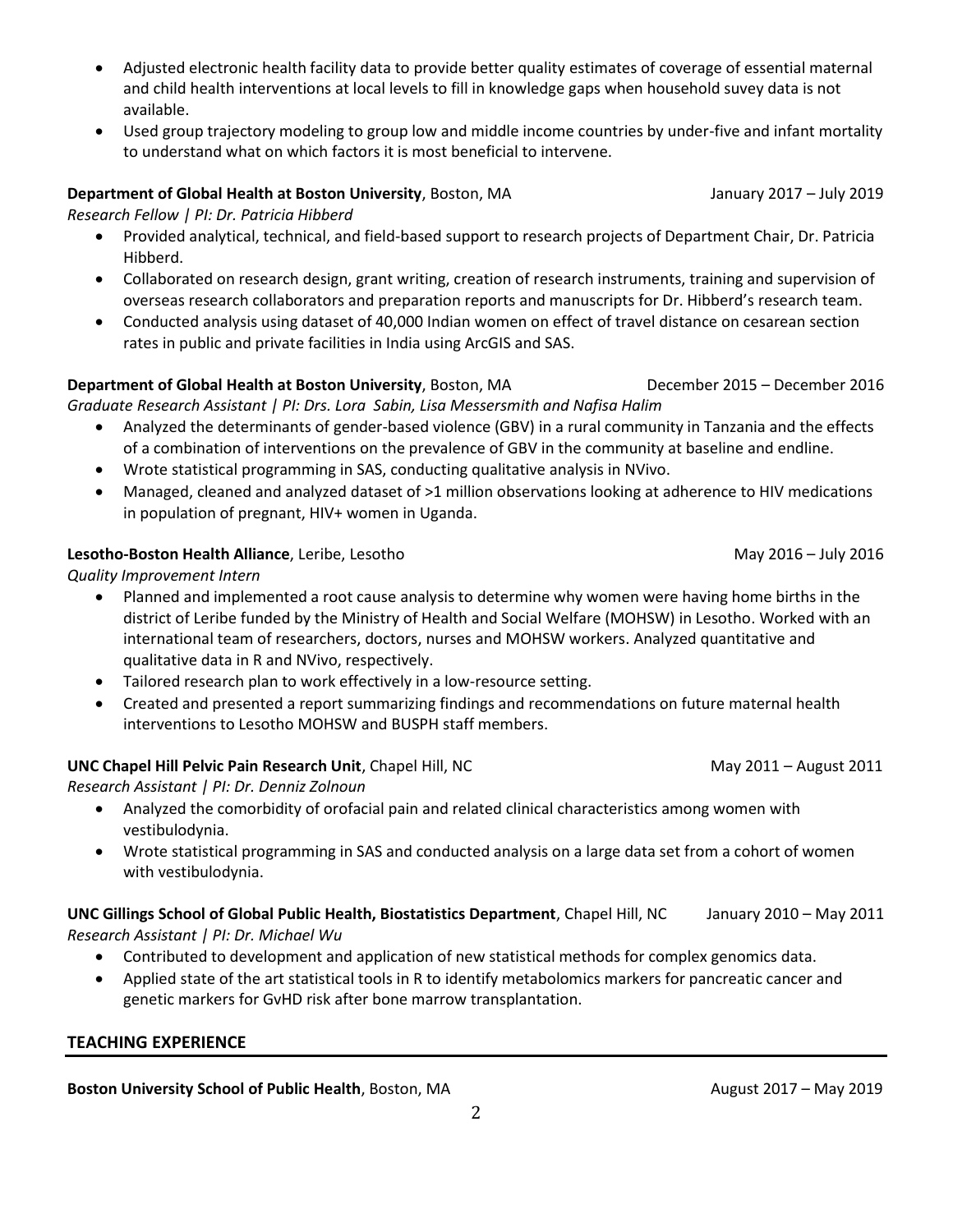*Teaching Assistant for Anti-retroviral (ARV) Program Management Course (fall semester) Teaching Assistant for Intermediate Epidemiology Course (spring semester)*

- Prepared and providing course documents including syllabus, weekly lecture slides, group exercises and assignments throughout the course.
- Assisted in providing feedback on and grading students' individual and group work on both a weekly and course-long basis.
- Conducted guest lecture on sustainability of national and international funding for ARV programs in fall semesters.

## **Echizen English Center**, Fukui, Fukui, Japan August 2014 – July 2015

*English Teacher*

- Planned lessons, prepared materials and conducted English as a foreign language classes for students of all ages, teaching 4-5 classes of 3-20 students per day.
- Adapted teaching plans to work with students from ages 2-70.
- Organized monthly English events that coincided with international holidays and events to broaden students understanding of foreign cultures.

## **JET Programme**, Sabae, Fukui, Japan August 2011 – July 2014

*Assistant Language Teacher*

- Assisted in the planning and delivering of team-taught English lessons to students in seventh to ninth grade.
- Coached high-level junior high school students in a prefecture-wide English speech competition, leading to honorable mentions.

## **MENTORING AND MANAGEMENT EXPERIENCE**

| Matthew Walker, Undergraduate Research Opportunity Program Award                          | 2019          |
|-------------------------------------------------------------------------------------------|---------------|
| Juliana Borrazzo, Undergraduate Research Opportunity Program Award                        | $2018 - 2019$ |
| Alayna Holderman, Graduate Research Assistant Program, WiseMama research study            | 2017-2018     |
| Lavanya Virmani, Undergraduate Summer Intern, Boston University School of Public Health   | 2017          |
| <b>HONORS</b>                                                                             |               |
| MCH-Epidemiology Training Program Award, UNC Center of Excellence in MCH, Chapel Hill, NC | 2020          |
| Doctoral Merit Scholarship, UNC Gillings School of Global Public Health, Chapel Hill, NC  | 2019          |
| Santander Scholarship, Boston University School of Public Health, Boston, MA              | 2016          |
| Merit Scholarship, Boston University School of Public Health, Boston, MA                  | 2015          |
| Public Service Scholar, University of North Carolina, Chapel Hill, NC                     | 2011          |
| Alpha Epsilon Delta, University of North Carolina, Chapel Hill, NC                        | 2011          |
| Ruth Barret Smith Scholarship, Pi Beta Phi, Chapel Hill, NC                               | 2008          |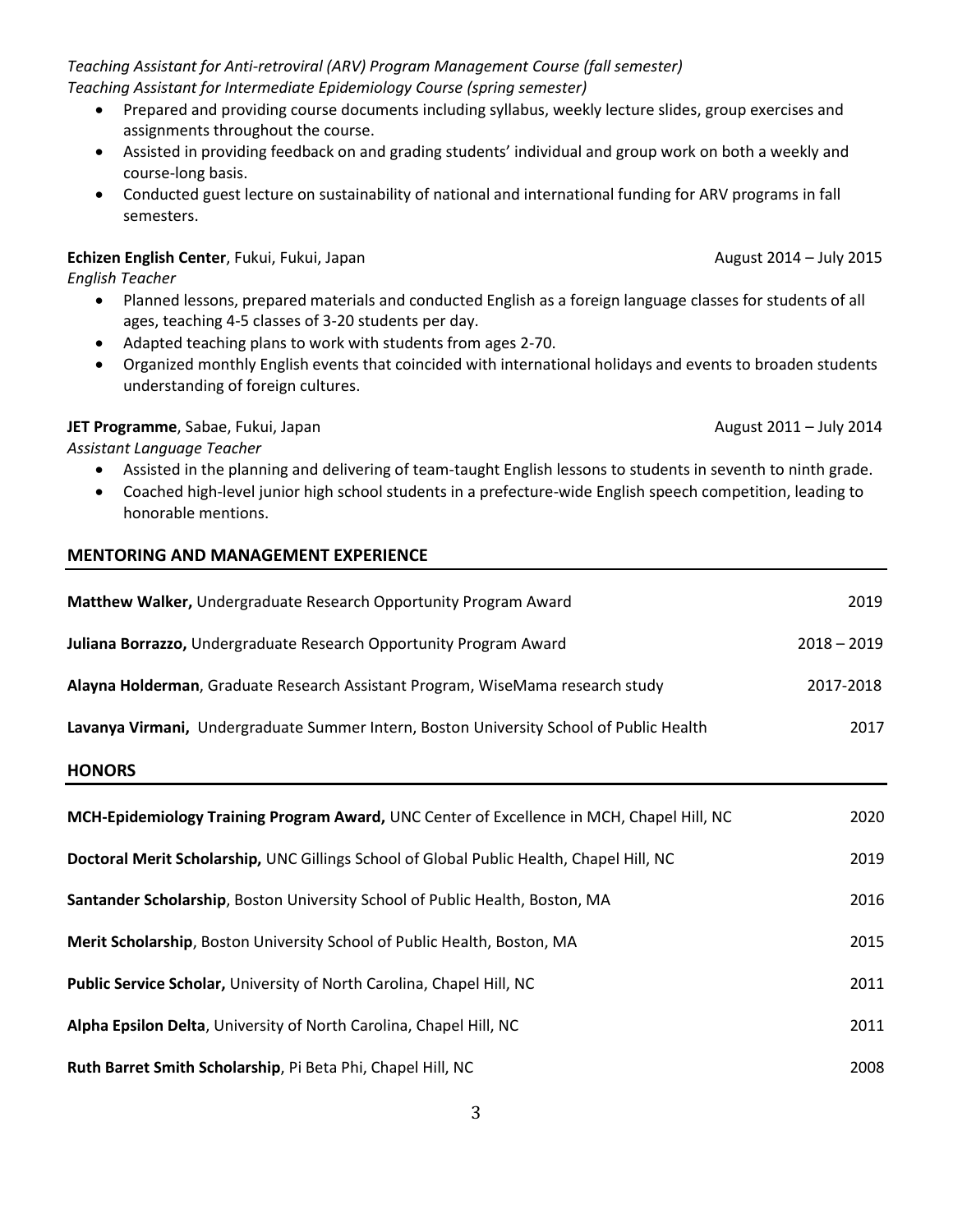#### **VOLUNTEER WORK**

| Legal Aid of North Carolina, Pittsboro, North Carolina                                                       | December 2020 - present   |
|--------------------------------------------------------------------------------------------------------------|---------------------------|
| Tannan Area English Camp, Sabae, Fukui, Japan                                                                | June 2013- August 2013    |
| Fukui Prefecture Skills Development Conference, Fukui, Fukui, Japan                                          | November 2012 and 2013    |
| Tannan Block Co-Leader, Sabae, Fukui, Japan                                                                  | August 2012 - July 2014   |
| Tsuruga Orphanage, Tsuruga, Fukui, Japan                                                                     | August 2011 - August 2014 |
| MedWorld, Panama                                                                                             | 2010                      |
| <b>UNC Hospital, Chapel Hill, NC</b>                                                                         | 2008 - 2010               |
| <b>SERVICE ACTIVITES</b>                                                                                     |                           |
| <b>Manuscript Peer Review</b><br><b>Violence Against Women</b>                                               | $2017 - 2019$             |
| <b>Institutional Service</b><br>Doctoral Student Representative for Faculty Meetings, Department of MCH, UNC | 2021-present              |
| Doctoral Student Committee Co-chair, Department of MCH, UNC                                                  | 2019 - 2021               |
| Sustainability Committee Co-chair, Department of Global Health, Boston University                            | $2017 - 2019$             |
| New MS Degree Committee Member, Department of Global Health, Boston University                               | 2017-2018                 |
| <b>PUBLICATIONS</b>                                                                                          |                           |

**My ORCID**: 0000-0003-0780-467X

**My Bibliography:** <https://www.ncbi.nlm.nih.gov/myncbi/elizabeth.simmons.1/bibliography/public/>

Published in peer-reviewed journal:

- 1. **Simmons, E.,** Lane, K., Rao, S., Kurhe, Kl., Patel, A., Hibberd, P.L. Trends in Cesarean section rates in private and public facilities in rural eastern Maharashtra, India from 2010-2017. *PLOS One.*
- 2. Patel, A., **Simmons, E.**, Rao, S., Moore, J., Nolen, T.L., Goldenberg, R.L., Goudar, S.S., Esamai, F., Garces, A.L., Chomba, E., Saleem, S., Bose, C.L., Liechty, E.A., Krebs, N.F., Derman, R.J., Carlo, W.A., Koso-Thomas, M., McClure, E.M., Hibberd, P.L. (2020) Evaluating the Effect of Care around Labor and Delivery Practices Combined as a Quality of Care Composite Index on Early Neonatal Mortality in the Global Network's Maternal and Newborn Health. *Reproductive Health.*
- 3. **Simmons, E.**, Singh Ongechi, K., Mpiima, J., Kumar, M., Weiss, W. (2020) Assessing coverage of essential maternal and child health interventions using health-facility data in Uganda. *BMC Population Health Metrics.*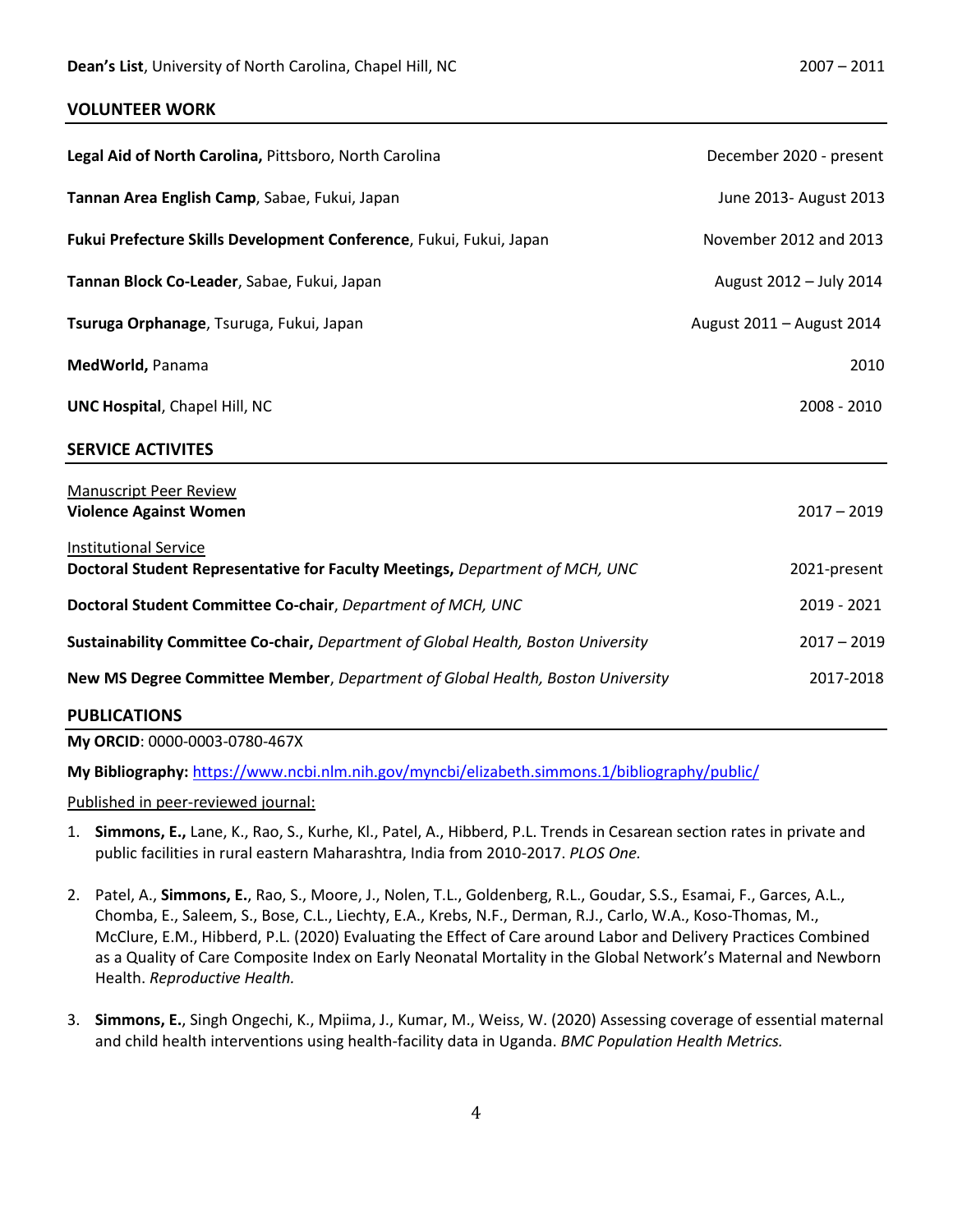- 4. Locks, L., Patel, A., Katz, E., **Simmons, E.**, Hibberd, P. (2020) Assessing seasonal trends and maternal characteristics as predictors of maternal undernutrition and low birthweight in Eastern Maharashtra, India. *Maternal and Child Nutrition.*
- 5. Sabin, L., Haflim, N., Hamer, D.H., **Simmons, E.**, Jonnalagadda, S., Williams, A., Chemusto, H., Gifford, A., Bonawitz, R., Aroda, P., DeSilva, M. Gasuza, J., Muskasa, B., Messersmith, L. (2020) Retention in HIV Care among HIV-seropositive Pregnant and Postpartum Women in Uganda: Results of a Randomized Controlled Trial. *AIDS and Behavior.*
- 6. Arlington, L., Patel, A.B., **Simmons, E.,** Kurhe, K., Prakash, A., Rao, S.R., Hibberd, P.L. (2018). Duration of Solid Fuel Cook-stove Use is Associated with Increased Risk of Acute Lower Respiratory Infection (ALRI) among Children under Six Months in Rural Central India. *PLOSOne.*
- 7. Patel, A.B., Pusedekar, Y., Prakash, A., **Simmons, E.,** Waikar, M., Hibberd, P.L. Trends and determinants of increasing cesarean sections from 2010-2013 in a prospective population-based registry in Eastern rural Maharashtra, India. *BMJ Open.*
- 8. Halim, N., Mzilangwe, E., Reich, N., Baid, L., **Simmons, E**., Holmes, N.B., Servidone, M., Kawemama, P., Messersmith, L.J. (2019). Together to End Violence against Women in Tanzania: Results of a Pilot Cluster Randomized Controlled Trial to Evaluate Preliminary Effectiveness of Interpersonal and Community Level Interventions to Address Intimate Partner Violence. *Global Public Health*.
- 9. **Simmons, E.,** Halim, N., Servidone, M., Steven, E., Reich, N., Badi, L., Holmes, N., Kawemama, P. & Messersmith, L.J. (2019). Prevention and mitigation of intimate-partner violence: The role of community leaders in Tanzania. *Violence Against Women*, 36(3-4),359-378*. Violence Against Women.*
- 10. Messersmith, L.J., Halim, N., Steven, E., Reich, N., Badi, L., Holmes, Servidone, M., **Simmons, E.** & Kawmama, P (2017). Childhood trauma, gender inequitable attitudes, alcohol use and multiple sexual partners: Correlates of intimate partner violence in northern Tanzania. *Global Public Health*.
- 11. Bair, E., **Simmons, E**., Hartung, J., Desia, K., Maixner, & W., Zolnoun, D. (2014). Natural History of Comorbid Orofacial Pain Among Women With Vestibulodynia. *The Clinical Journal of Pain*, 31(1), 73-78.
- 12. Wu, M.C., Maity, A., Lee S., **Simmons, E**., Harmon, Q.E., Lin, X., Engel, S.M., Molldrem, J.J., & Armistead, P.M. (2013). Kernel Machine SNP-set Testing under Multiple Candidate Kernels. *Genetic Epidemiology*, 37(3), 267-275.

## Published in non-peer-reviewed journal:

1. **Simmons, E**., Davis, A., Mehralizade, A., Sirisena, A., Mohlerep, M., Mokobocho, T., Usher, J., Mapolisi Kose, P., Nkabane – Nkholongo, E. (2017). Root Cause Analysis of Home Deliveries in Leribe, Lesotho. *Lesotho Medical Journal*.

## Under review:

- 1. **Simmons, E.** and Austin, A. Association of prenatal substance use with prenatal and postpartum care: Evidence from the Pregnancy Risk Assessment Monitoring System, 2016-2019. Manuscript submitted for publication.
- 2. Sabin, L., **Simmons, E.,** Halim, N., Gifford, A., Williams, A., Bonawitz, R., Chemusto, H., Banigbe, B., DeSilva, M., Gasuza, J., Aroda, P., Mukasa, B., Hamer, D Messersmith, L.J. Real-time feedback to improve HIV treatment adherence in pregnant and postpartum women: a randomized controlled trial. Manucript submitted for publication.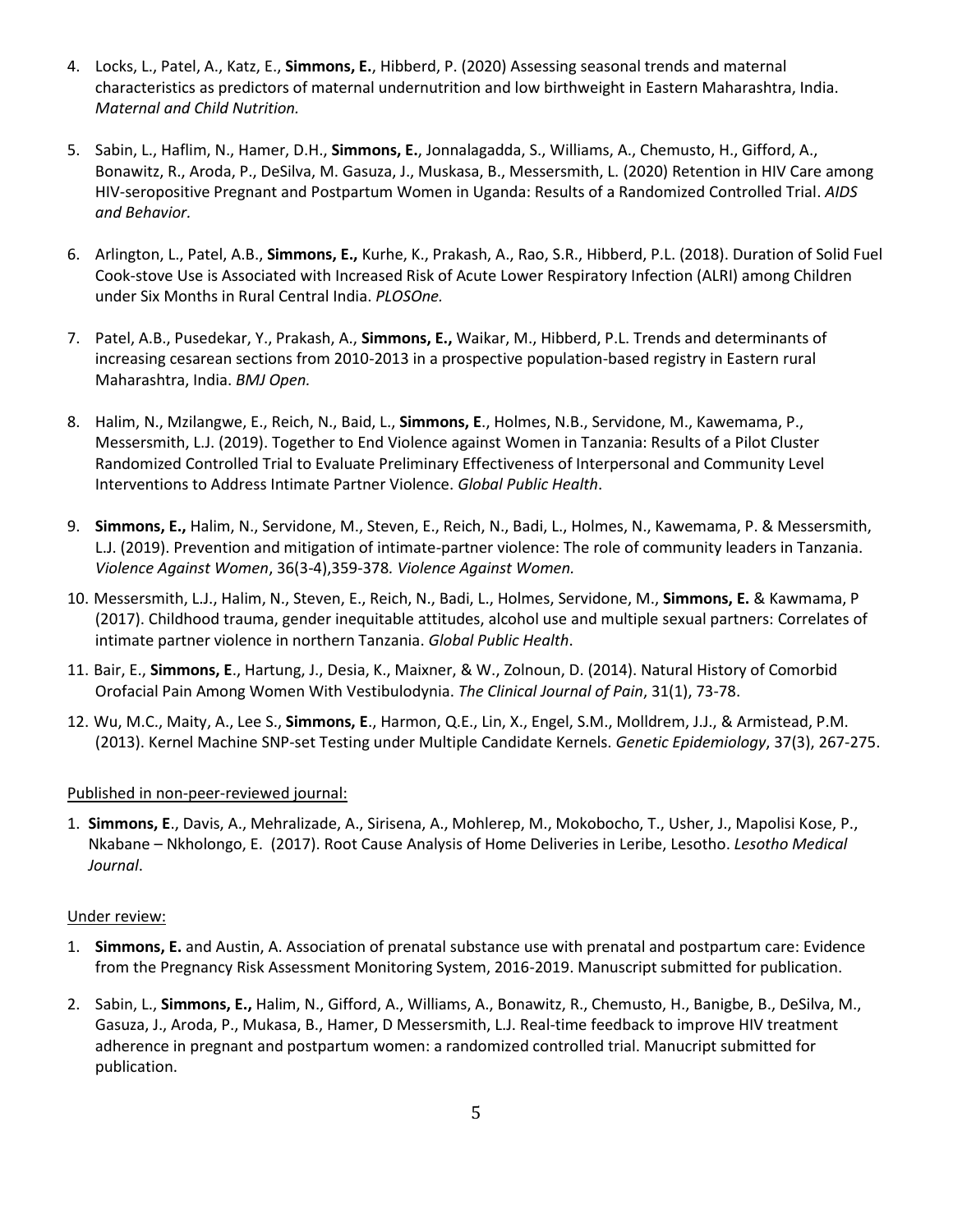3. Austin, A., Naumann, R., **Simmons, E**. Association of state child abuse and mandated reporting policies with prenatal and postpartum care among pregnant women with substance use. Manuscript submitted for publication.

#### In preparation:

- 1. **Simmons, E.,** Patel, A., Rao, S., Hibberd, P. The effect of detection of gestational hypertension in the third trimester on birthweight among live born infants in India: Secondary Analysis of Data from the ASPIRIN Randomized Control Trial. Manuscript in preparation.
- 2. **Simmons, E.,** Myers, E., Ogbuoji, O. A decision model to determine the impact of increasing access to low dose aspsirin on prevalence of preeclampsia. Manuscript in preparation.
- 3. Angeles, G., Silverstein, H., Ahsan, K.A., Kibria, M., Rakib, N. A., Escudero, G., Singh, K., Mpiima, J, **Simmons, E.**, Weiss, B. One year of the COVID-19 pandemic: Estimating the effects on essential health services utilization in Uganda and Bangladesh using routine health information. Manuscript in preparation.

## **PRESENTATIONS**

## Oral presentations:

- 1. **Simmons**, E., Singh, K., Angeles, G., Swiatlo, A., Cheng-Yung, O., Weiss, W. and McNaughton Reyes, H. Applying Group Based Trajectory Modeling to Under-Five Mortality Rates in Low- and Lower-middle Income Countries. Oral presentation at the annual meeting of the Population Association of America. St. Louis, Missouri, USA, 2021.
- 2. Mpiima, J., **Simmons E.**, Singh Ongechi, K., Kumar, M., Weiss, W. Assessing coverage of essential maternal and child health interventions using health-facility data in Uganda. Oral presentation at the Countdown to 2030 Health Facility Data Analysis Workshop. Nairobi, Kenya, 2020.
- 3. **Simmons, E**., Lane, K., Rao, S., Hibberd, P.L.. Cesarean section trends in public and private facilities in Eastern Maharastra from 2010-2017. Oral presentation at the Global Health Research Series Seminar. Department of Global Health, Boston University School of Public Health, 2018.
- 4. Berry, K., **Simmons, E.,** Davis, A., Mehralizade, A., Sirisena, A., Mohlerep, M., Mokobocho, T., Usher, J., Mapolisi Kose, P., Nkabane – Nkholongo, E. Root Cause Analysis of Home Deliveries in Leribe, Lesotho. Oral presentation at at the quarterly Primary Health Care meeting. District Health Management Team, Leribe, Lesotho, 2017.

## Poster presentations:

- 1. Berney, S., Borde, A., Cashion, J., Rosenbaum, A., **Simmons, E.,** Uttamchandani, L. How does a rural hospital closure affect obstetric patient decision making amongst individuals living in those communities? Poster presentation in HPM 715: Health Economics, 2019.
- 2. Messersmith, L.J., Halim, H., **Simmons E.,** Williams, A., Chemusto, H., Gasuza, J., Aroda, P., Hamer, D., Gifford, A., Bonawitz, R., DeSila, M., Musisi, S., Mukasa, B., Sabin, L. Lack of disclosure of HIV status to partners: A major barrier to retention in care for pregnant and postpartum women in the WiseMama Uganda Study. Poster presentation at the International Adherence Conference, Miami, FL. 2017.
- 3. Messersmith, L.J., Williams, A., Morrison, A., Halim, N., **Simmons, E.,** Chemusto, H., Gasuza, J., Aroda, P., Hamer, D., Gifford, A., Bonawitz, R., DeSilva, M., Musisi, S., Mukasa, B., Sabin, L. Barriers to retention in care and ART